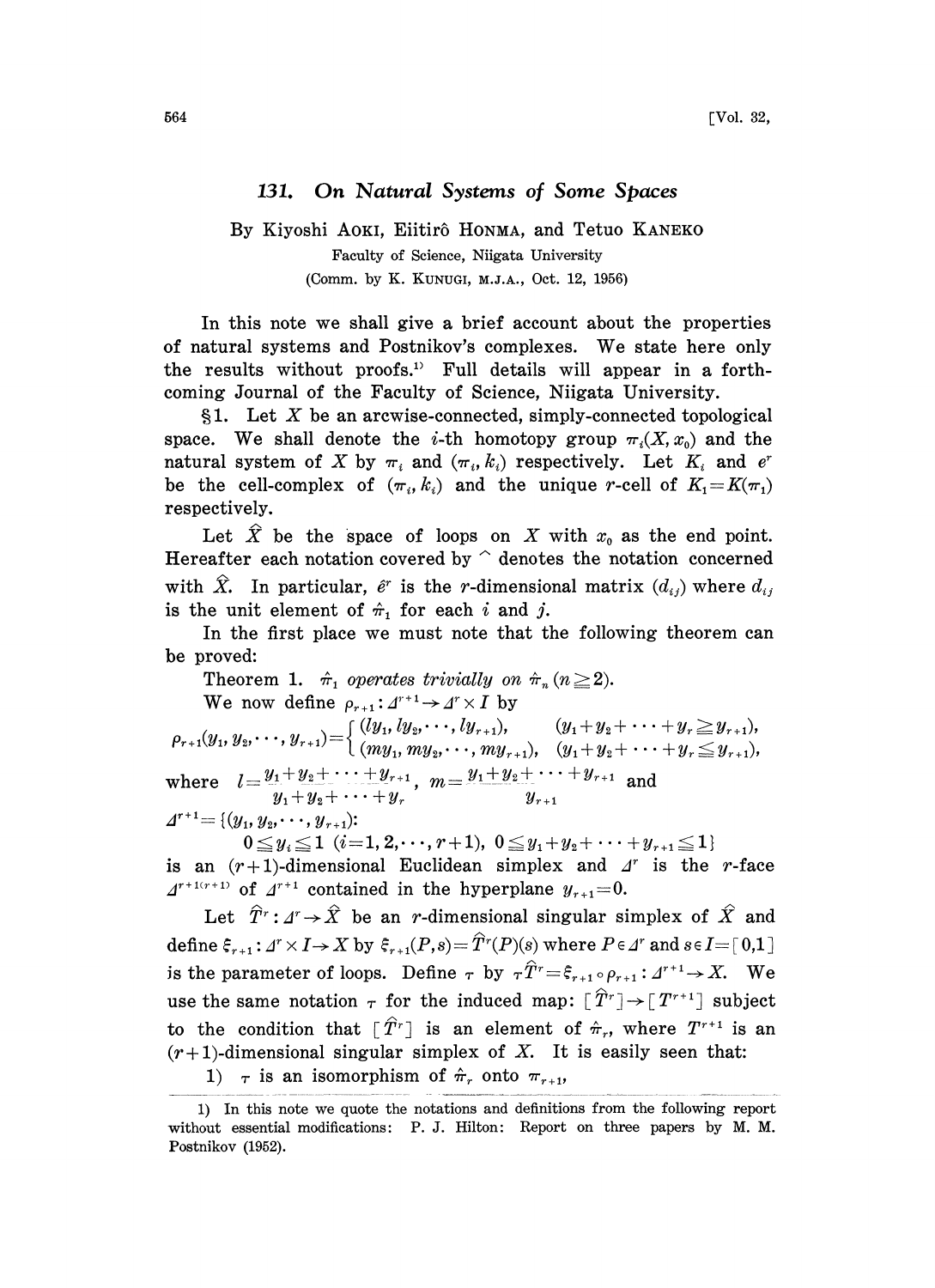- 2)  $T^{r+1(i)} = \tau(\hat{T}^{r(i)})$  where (i) denotes the *i*-th face,
- 3)  $T^{r+1(r+1)}$  is the collapsed map.
- Define  $\varphi_{i+1}^{r+1}$ ,  $(r+1, i+1)$ -function over  $\pi_{i+1}$ , by

$$
\varphi_{i+1*}^{r+1}(a_0,a_1,\dots,a_{i+1}) = \begin{cases} \tau \psi_i^r(a_0,a_1,\dots,a_i), & (a_{i+1}=r+1), \\ 0 & , (a_{i+1}
$$

where  $\psi_i^r$  is an  $(r, i)$ -function over  $\hat{\pi}_i$  and  $(a_0, a_1, \dots, a_{i+1})$  is an  $(r+1,$  $i+1$ )-sequence. And denote by  $\alpha$  this transformation from  $\psi_i^r$  to  $\varphi_{i+1}^{r+1}$ . Let  $\hat{A}_1^r = (\psi_1^r(i,j))$  be a matrix representation of an r-cell of  $\hat{K}_1$ , and define  $\alpha$  on  $\hat{K}_1$  by  $\alpha \hat{A}_1^{\dagger} = (e^{\gamma+1}, \alpha \psi_1^{\dagger})$ . If  $\alpha$  was defined on  $\hat{K}_i$ , we define  $\alpha$  on  $\hat{K}_{i+1}$  by  $\alpha \hat{A}_{i+1}^r = (\alpha \hat{A}_{i}^r, \alpha \psi_{i+1}^r)$  where  $\hat{A}_{i+1}^r = (\hat{A}_{i}^r, \psi_{i+1}^r)$  is an r-cell of  $\hat{K}_{i+1}$ . Then we see that  $\alpha$  is an isomorphism defined on  $\hat{K}_i$  for each i. By inductive method we obtain the following:

Theorem 2. Let X be an arcwise-connected, simply-connected topological space and  $\hat{X}$  be the space of loops on X. Then we can construct the natural systems of X and  $\hat{X}$  such that the following relations hold for each  $i \geq 3$ :

- 1) If  $\hat{A}_{i-2}^{r-1}$  is an  $(r-1)$ -cell of  $\hat{K}_{i-2}$ ,  $\alpha \hat{A}_{i-2}^{r-1}$  is an r-cell of  $K_{i-1}$ .<br>2)  $w_{i-1}(\tau \hat{T}^r) = \alpha(\hat{w}_{i-1}, \hat{T}^r)$
- 2)  $w_{i-1}(\tau \hat{T}^r) = \alpha(\hat{w}_{i-2} \hat{T}^r)$ .

3) The normal  $(i-2)$ -dimensional singular simplex of  $\hat{X}$  corresponding to  $(i-2)$ -cell  $(\cdots((\hat{e}^{i-2}, 0), 0) \cdots, 0)$  is the collapsed map. The normal  $(i-1)$ -dimensional singular simplex of X corresponding to  $(i-1)$ -<br>cell  $(\cdots((e^{i-1}, 0), 0) \cdots, 0)$  is the collapsed map. If  $\hat{T}_{N}^{i-2}$  is the normal cell  $(\cdots ((e^{i-1}, 0), 0) \cdots, 0)$  is the collapsed map. If  $T_N^{i-2}$  is the normal  $(i-2)$ -dimensional singular simplex of  $\hat{X}$  corresponding to  $\hat{A}_{i-2}^{i-2}$ ,  $(i-2)$ -<br>cell of  $\hat{K}_{i-2}$ , then  $\tau \hat{T}_N^{i-2}$  is the nor cell of  $\hat{K}_{i-2}$ , then  $\tau \hat{T}_{N}^{i-2}$  is the normal (i-1)-dimensional singular simplex of X corresponding to  $\alpha \widehat{A}^{i-2}_{i-2}$ .

4) The standard  $(i-1)$ -dimensional singular simplex of  $\hat{X}$  corresponding to  $(i-1)$ -cell  $(\cdots((\hat{e}^{i-1}, 0), 0) \cdots, 0)$  is the collapsed map. The standard i-dimensional singular simplex of X corresponding to i-cell  $(\cdots((e^i, 0), 0) \cdots, 0)$  is the collapsed map. If  $\hat{T}_{S}^{i-1}$  is the standard  $(i-1)$ -dimensional singular simplex of  $\hat{X}$  corresponding to  $\hat{A}_{i-2}^{i-1}$ ,  $(i-1)$ cell of  $\hat{K}_{i-2}$ , then  $\tau \hat{T}_{S}^{i-1}$  is the standard *i*-dimensional singular simplex of X corresponding to  $\alpha \widehat{A}_{i-2}^{i-1}$ .

5)  $\hat{k}_{i-2}(\cdots((\hat{e}^i, 0), 0) \cdots, 0) = 0, \quad k_{i-1}(\cdots((e^{i+1}, 0), 0) \cdots, 0) = 0, \quad \hat{k}_{i-2}$  $=\tau^{-1}\circ k_{i-1}\circ\alpha.$ 

 $\S2$ . Let X and Y be two arcwise-connected, simply-connected topological spaces, and let  $\hat{X}$  and  $\hat{Y}$  be the spaces of loops on X and Y respectively. We make the assumption that the natural systems  $(G_i, k_i)$ ,  $(\hat{G}_i, \hat{k}_i)$ ,  $(H_i, l_i)$  and  $(\hat{H}_i, \hat{l}_i)$  of  $X, \hat{X}, Y$  and  $\hat{Y}$  have been defined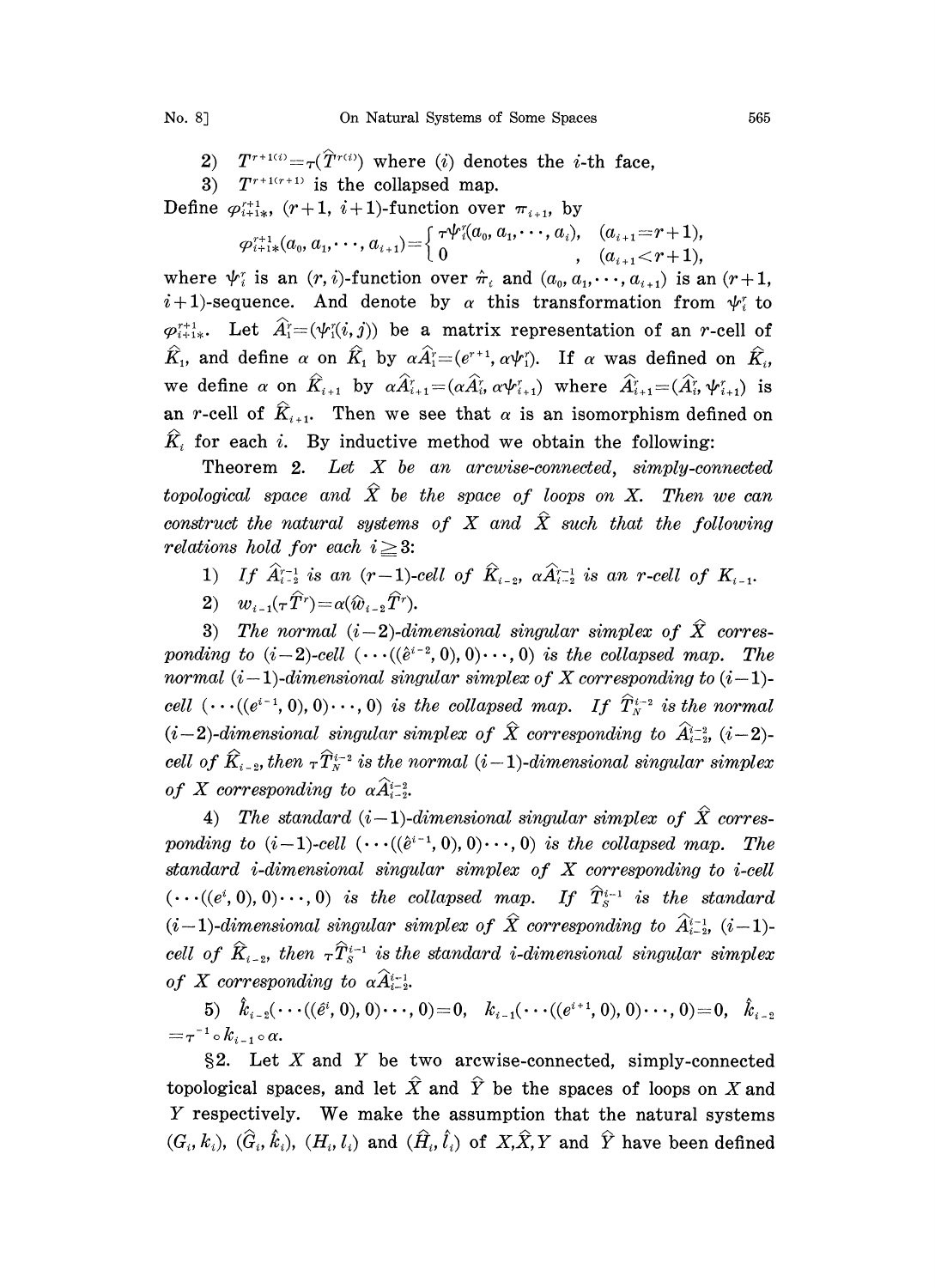such that they satisfy the relations given in the above Theorem 2. Let  $K_i$ ,  $\hat{K}_i$ ,  $L_i$  and  $\hat{L}_i$  be the cell-complexes of the above systems respectively. Assume that  $(G_i, k_i)$  and  $(H_i, l_i)$  are isomorphic, i.e., there exists, for each i, an isomorphism  $\theta_i: G_i \approx H_i$  such that  $\theta_i$  is a  $\theta_1$ -isomorphism if  $i>1$ , and such that there exists for each i a  $\theta_1$ -isomorphism  $\tilde{\theta}_i$  of  $K_i$  on  $L_i$ ,  $\tilde{\theta}_i$  being a  $\theta_i$ -prolongation of  $\tilde{\theta}_{i-1}$  with *i*-cochain  $d_{i-1}$ . By inductive method we can prove that  $\tilde{\theta}_{i-1}\alpha\hat{K}_i=\alpha\hat{L}_i$ . On the assumption mentioned above, we obtain the following:

Theorem 3.  $(\widehat{G}_i, \widehat{k}_i) \approx (\widehat{H}_i, \widehat{l}_i).$ 

Namely, putting  $\eta_i = \tau^{-1} \circ \theta_{i+1} \circ \tau$ ,  $\tilde{\eta}_i = \alpha^{-1} \circ \tilde{\theta}_{i+1} \circ \alpha$  and  $\hat{d}_{i-1} = \tau^{-1} \circ d_i \circ \alpha$ . we can prove that  $\eta_i : \hat{G}_i \approx \hat{H}_i$  for each i,  $\eta_i$  is an  $\eta_1$ -isomorphism if  $i>1$ ,  $\tilde{\eta}_i$  is an  $\eta_1$ -isomorphism of  $\hat{K}_i$  on  $\hat{L}_i$  and  $\tilde{\eta}_i$  is an  $\eta_i$ -prolongation we can prove that  $\eta_i : \hat{G}_i \approx \hat{H}_i$  for each  $i$ ,  $\eta_i$  is an  $\eta_1$ -isomorphism if  $i>1$ ,  $\tilde{\eta}_i$  is an  $\eta_1$ -isomorphism of  $\hat{K}_i$  on  $\hat{L}_i$  and  $\tilde{\eta}_i$  is an  $\eta_i$ -prolongation of  $\tilde{\eta}_{i-1}$  with *i*-coch in the following form:

Theorem 4. Let  $(G_i, k_i)$ ,  $(G'_i, k'_i)$ ,  $(H_i, l_i)$  and  $(H'_i, l'_i)$  be systems, (not necessarily being natural systems of spaces), and assume that

1)  $G_1=0$ ,  $H_1=0$ ,

2) G<sub>i</sub> operates trivially on  $G_i (i \geq 2)$ ,  $H_i$  operates trivially on  $H_i'$  $(i \geq 2)$ ,

3) there exists an isomorphism  $\tau$  such that  $\tau:G'_{i-1} \approx G_i$  and  $\tau:H'_{i-1}$  $\approx H_i \ \ (i \geq 2),$ 

4)  $k'_{i-1} = \tau^{-1} \circ k_i \circ \alpha$ ,  $l'_{i-1} = \tau^{-1} \circ l_i \circ \alpha$  where  $\alpha$  is the isomorphism defined in §1,  $k_i(\cdots((e^{i+2}, 0), 0) \cdots, 0) = 0$  and  $l_i(\cdots((E^{i+2}, 0), 0) \cdots, 0) = 0$ aennea in  $\mathfrak{sl}, \kappa_i$ (...((e..., 0), 0)..., 0)=0 and  $\iota_i$ (...(( $E^{s+2}$ , 0), 0)..., 0)=0<br>where  $e^{i+2}$  and  $E^{i+2}$  are (i+2)-dimensional matrices ( $d_{mn}$ ) and ( $D_{mn}$ ) respectively, being  $d_{mn} = 1 \in G_1$ ,  $D_{mn} = 1 \in H_1$  for each m and n,

5)  $(G_i, k_i) \approx (H_i, l_i).$ 

Then we have  $(G'_i, k'_i) \approx (H'_i, l'_i).$ 

By making use of Theorem  $4$  and Postnikov's theorem<sup>2</sup> we obtain the following:

Theorem 5. Let  $(G_i', k_i')$  be a system such that  $k_i'(\cdots((e^{i+2}, 0), 0))$  $\cdots$ , 0)=0. Then there exists a space of loops whose natural system is isomorphic to  $(G'_i, k'_i)$  if and only if  $G'_i$  operates trivially on  $G'_i$  ( $i \geq 2$ ).

3. Theorem 4 gives the following fibering theorem:

Theorem 6. Let  $(G_i, k_i)$  and  $(G'_i, k'_i)$  be two systems satisfying the conditions mentioned in Theorem 4. Then there exists a fibering  $(E, X, \mathcal{L})$  $F, p$ , in the sense of Serre, such that the natural systems of the base space X and of the fiber F are isomorphic to  $(G_i, k_i)$  and  $(G'_i, k'_i)$ respectively.

This is a generalization of a fibering of J.-P. Serre.<sup>3</sup>

<sup>2)</sup> Theorem 3 of the report by P. J. Hilton: Loc. cir.

<sup>3)</sup> J.-P. Serre: Homologie singulière des espaces fibrés, Ann. Math.,  $54$ ,  $425-505$ (1951).